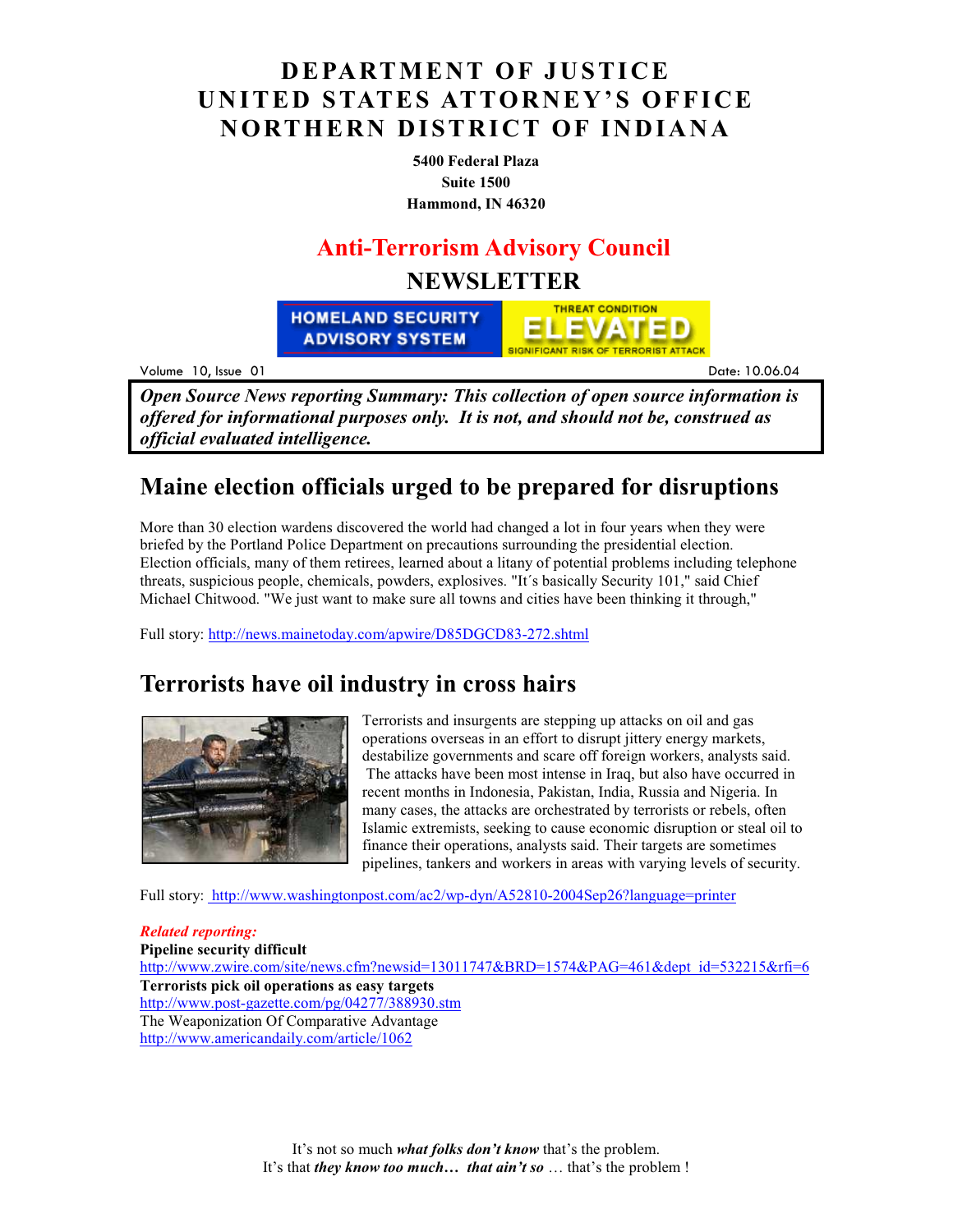# **U.S. officials dispute al Qaeda role in hemisphere**

DHS Secretary Tom Ridge declared on 27 September that there was no sign of al Qaeda infiltration along the border with Mexico, despite the flurry of recent reports by CIA and FBI officials noting that al Qaeda lieutenant Adnan El Shukrijumah was working with a Salvadoran gang to transport al Qaeda sympathizers into the U.S. to stage an attack (*Washington Times*). According to a recent National Public Radio newscast, FBI officials find it "very plausible" that Shukrijumah -- a 29-year-old Saudi pilot suspected of being a terrorist cell leader -- has already entered Mexico, warning that he may be the next Mohamed Atta, a reference to the leader of the group of 9/11 terrorists (National Public Radio). The Salvadoran gang Mara Salvatrucha, which reportedly has extensive connections in Latin American and U.S. communities, allegedly plans to use immigrant smuggling routes to move terrorists into the country, according to a 29 September report by *The Herald*. Although Attorney General John Ashcroft has singled out Shukrijumah as one of seven especially dangerous al Qaeda-linked terror figures wanted by the government, offered a \$5 million reward for information leading to his capture, and confirmed earlier this month that U.S. border agents had increased efforts to identify and detain Shukrijumah should he attempt to enter via Mexico, Secretary Ridge held firm in his assertion that there had been no indications of al Qaeda infiltration along the border. Secretary Ridge also noted the U.S. had no plans to "militarize" the border with Mexico (Associated Press).

#### *ANALYSIS:*

*Reliable reports of al Qaeda attempting to use Latin America as a staging ground to launch attacks in America have steadily increased in the past few months*. Honduran officials claim Shukrijumah was spotted earlier this year at an Internet cafe in the capital of Tegucigalpa and the U.S. National Commission on Terrorist Attacks -- or *the 9-11 Commission -- suggested on 22 August that al Qaeda may have developed a sophisticated network with Latin American "coyotes" -- or smugglers of illegal aliens -- to enter the U.S. as early as 2002*. The extent to which terrorists have infiltrated small Muslim communities or recruited sympathizers is still unclear, although Honduran Security Minister Óscar Álvarez announced that *al Qaeda operatives had sought to recruit locals* to carry out an attack in Honduras and abroad by offering money and appealing on ideological grounds (*La Prensa*, AP). However, the discrepancy between official reports – namely, from Secretary Ridge and Attorney General Ashcroft -- only adds to the many existing questions regarding border security and terrorist coordination in the hemisphere. Experts fear that, despite modest security improvements along the porous border, al Qaeda may develop -- or worse, may have already developed -- a smuggling network. Two suspects arrested in early September by U.S. authorities in Detroit, along with a Jordanian citizen arrested by Peruvian police, are charged with transporting over 200 illegal Iraqis, Jordanians, and other Middle Easterners to the U.S. since 2001 via Peru, Bolivia, and Ecuador (*Detroit Free Press*), raising questions over the extent of other, possibly undiscovered, smuggling rings*. Although there may be no "indications" of actual al Qaeda infiltration, failure to recognize the complexity of al Qaeda planning in Latin America may lead to disastrous consequences.* 

#### *Related reporting:*

**INM Searching for Two Iraqis in Tamaulipas – 22 September 2004** 

Nuevo Laredo and Miguel Alemán, Tamaulipas – Tamaulipas INM delegate José Fernando Montes stated that immigration authorities in Tamaulipas *are searching for two Iraqi citizens who are trying to cross illegally to the U.S.* They may be hiding in Nuevo Laredo. "We have reinforced our operations because we suspect that two Iraqi citizens may be in the Nuevo Laredo border region or in the Miguel Alemán village," he explained. The foreigners may be hiding in a hotel or have attempted to cross into U.S. territory via Miguel Alemán, which is adjacent to Roma, Texas. "We are inspecting hotels in Miguel Alemán as well as Nuevo Laredo, but we have not had any results," he concluded.

**COMMENT:** The above paragraph is a complete translation of the article as it appeared in: Source: http://www.eluniversal.com.mx/pls/impreso/noticia.html?id\_nota=246281&tabla=notas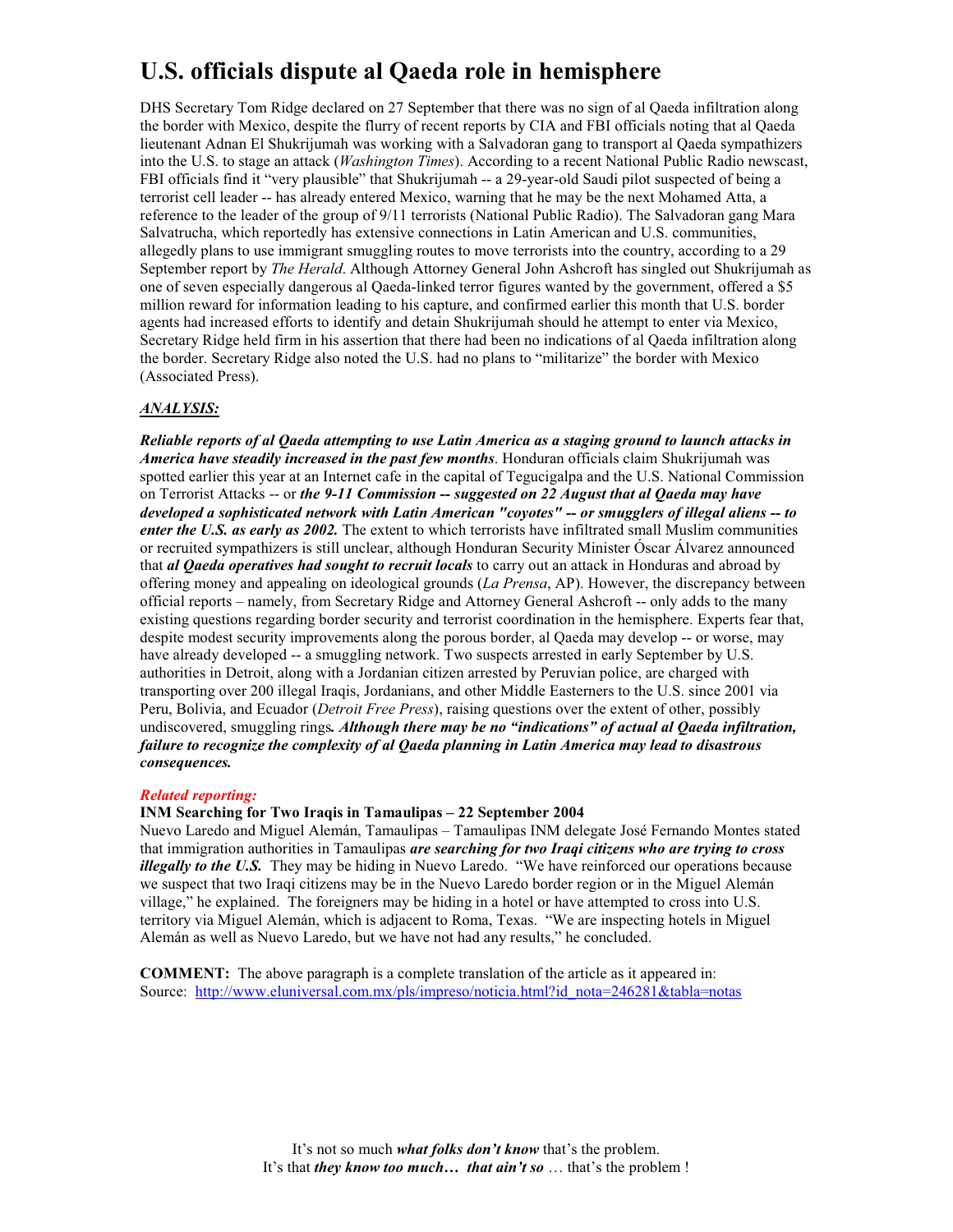# **Al Qaeda leader identified in 'dirty bomb' plot**



A top al Qaeda cell leader spotted in Mexico and Canada has been identified as an active player in a scheme to obtain radioactive materials for a so-called "dirty bomb" that could be smuggled into the United States, federal authorities said. Adnan G. El Shukrijumah, who worshipped at the same South Florida mosque as Jose Padilla — now being held as an enemy combatant in a plot to detonate a "dirty bomb" has attempted unsuccessfully to enter the United States using phony passports, authorities said. Known to law enforcement officials as the "diminutive terrorist" because of his 5-foot-4-inch stature, El Shukrijumah also is believed by authorities to have met with alien smugglers in Mexico and Honduras, seeking help in bringing al Qaeda members illegally into the United States. Authorities said those meetings involved members of the Mara Salvatrucha gang, which U.S. immigration officials said has smuggled hundreds of Central and South Americans — mostly gang members — into the United States.

Full story: http://washingtontimes.com/national/20041005-013052-7047r.htm

### **Schoolteachers arrested for involvement in terrorist groups**

Authorities confirmed Sept. 29 that security forces arrested 17 schoolteachers Sept. 17-24 in the departments of Amazonas, Cuzco, Junin, La Libertad, Lima, Piura, San Martin and Ucayali for their involvement with terrorist groups. The teachers are allegedly members of the Sendero Luminoso (Shining Path) and Tupac Amaru Revolutionary Movement (MRTA) rebel groups. Interior Minister Javier Reategui said that nine of the alleged terrorists were members of the teachers workers union (Sindicato Unico de Trabajadores de Educacion de Peru or SUTEP), and that there are several other members of the union who belong to these terrorist organizations.

### *COMMENT:*

The arrests were coordinated by a special anti-insurgence team. Peruvian government officials estimated that approximately 450 Shining Path rebels remain active following former leader Abimael Guzman's 1992 decision to end armed conflict; the remnant forces did not accept Guzman's decision. The group operates in rural areas of Peru and is allegedly involved in the drug trafficking business. The MRTA was very active and violent from the 1980s through the mid 1990s, and became notorious when it held 72 hostages for four months in the Japanese ambassador's residence, starting December 1996. Ideologically the MRTA has been a Cuba-inspired "Guevarista" movement, less radical in its political views than Sendero Luminoso, which follows Maoist totalitarian ideology. Last September, Victor Polay, the imprisoned leader of the MRTA, accepted the defeat of his group in an interview with the Peru21 newspaper. Polay said that his group should give up all arms and join the "political fight," respecting the principle of democracy.

## **U.S. struggles to understand Al Qaeda finances**

More than three years after the Sept. 11 attacks, the United States is still struggling to understand how al Qaeda gets its funding, how much it earns and where it spends the money, lawmakers heard on Wednesday. Commission Vice Chairman Lee Hamilton and Commissioner Slade Gorton said the complex web of raising and moving money, the mix of terrorist and legitimate funds, and problems of international cooperation were among the obstacles to stopping terrorist financing. "Since the Sept. 11 attacks and the defeat of the Taliban, al Qaeda's budget has decreased significantly," they said in joint testimony to the Senate banking committee. "Although the trend line is clear, the U.S. government still has not determined with any precision how much al Qaeda raises or from whom, or how it spends its money,"

Full story: http://www.reuters.com/newsArticle.jhtml?type=topNews&storyID=6368979

#### *Related reporting:*

**Financial sleuths face uphill battle to track terrorist funds: experts**

http://www.khaleejtimes.com/DisplayArticle.asp?xfile=data/theworld/2004/October/theworld\_October71.x ml&section=theworld

> It's not so much *what folks don't know* that's the problem. It's that *they know too much… that ain't so* … that's the problem !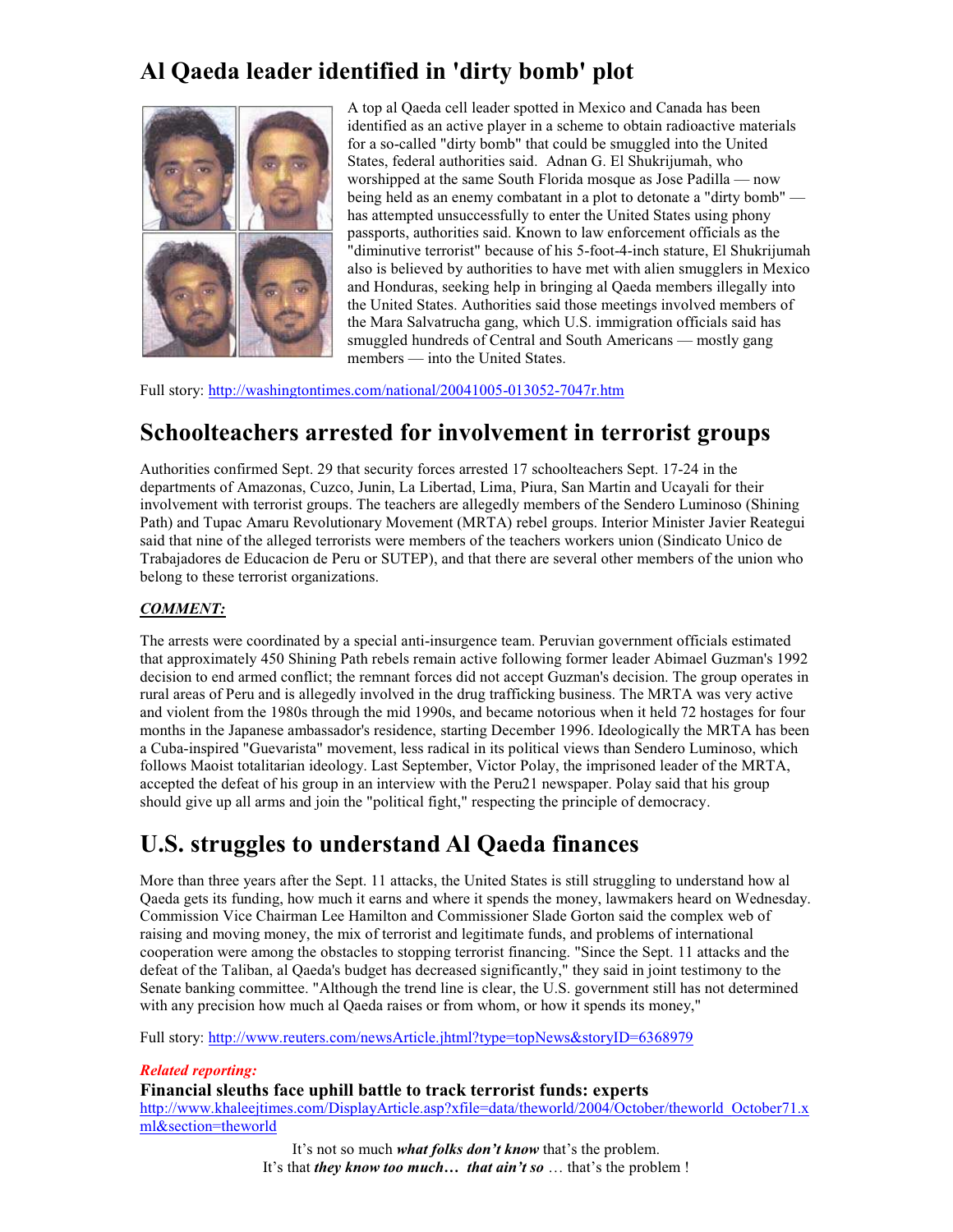## **Money launderers seek new ways to beat law**

Criminals and terrorists are devising new ways to launder money and move it around the world, even as authorities are tightening the rules to stop them. At a conference in Vienna this week, speakers noted that, at the most primitive level, this can mean physically smuggling cash across borders, especially using highdenomination notes like 500 euro bills, worth almost 350 pounds. At its most sophisticated, it may involve recruiting legal and financial professionals as "gatekeepers" to set up complex webs of holding companies via offshore tax havens.

*(See 'Stored Value Card' paragraph)* 

Full story:

http://www.reuters.co.uk/newsPackageArticle.jhtml?type=reutersEdgeNews&storyID=594768&src=rss/uk/ featuresNews&section=finance

## **Laser injures Delta pilot's eye**



A pilot flying a Delta Air Lines jet was injured by a laser that illuminated the cockpit of the aircraft as it approached Salt Lake City International Airport last week, U.S. officials said. The plane's two pilots reported that the Boeing 737 had been five miles from the airport when they saw a laser beam inside the cockpit, said officials familiar with government reports of the Sept. 22 incident. The flight, which originated in Dallas, landed without further incident at about 9:30 p.m. local time. "TSA is aware of the incident, and we are working with the airline in conducting an investigation to try and determine the cause of the incident," "TSA is aware of the incident, and we are working with the airline in conducting an investigation to try and determine the cause of the incident,"

Full story: http://washingtontimes.com/national/20040928-111356-3924r.htm

*Related reporting:*  **How Lasers Work (scroll down and select article)**  http://science.howstuffworks.com/laser4.htm **Long Island Laser Works**  http://www.lilaser.net/laser.htm

## **Al-Jazeera Airs New Al-Zawahri Message**

Al-Jazeera news network Oct. 1 aired an audiotape of Ayman Al-Zawahri, Al-Qaeda's second in command, calling on Muslims to mobilize against the interests of the those countries participating in military operations in Afghanistan and Iraq. Zawahri singled out Australia, France, Hungary, Japan, Norway, Poland, South Korea, the U.K. and U.S. for their participation in military campaigns in Iraq and Afghanistan; he focused primarily on the countries directly involved in Iraq. Zawahri spoke of a "Muslim duty" to liberate Israel and Palestinian territories from the "global coalition against Islam," naming Israel, the "Zionist U.S." and the "crusader West" as members of this coalition. Zawahri urged Muslims to "learn the lessons of resistance in Afghanistan, Chechnya Iraq and Palestine...", and to go on the offensive.

#### *COMMENT:*

This latest message sets the stage for decentralized planning and execution of operations by Al-Qaeda and affiliated movements, cells and operatives in the absence of direction from senior Al-Qaeda leadership. This is an indication that thus far, Zawahri and other senior leaders have maintained some measure of operational control over the organization, approving operations before they were carried out. Now it would appear that operations can and will be planned at a lower lever within regional cells, allowing for

> It's not so much *what folks don't know* that's the problem. It's that *they know too much… that ain't so* … that's the problem !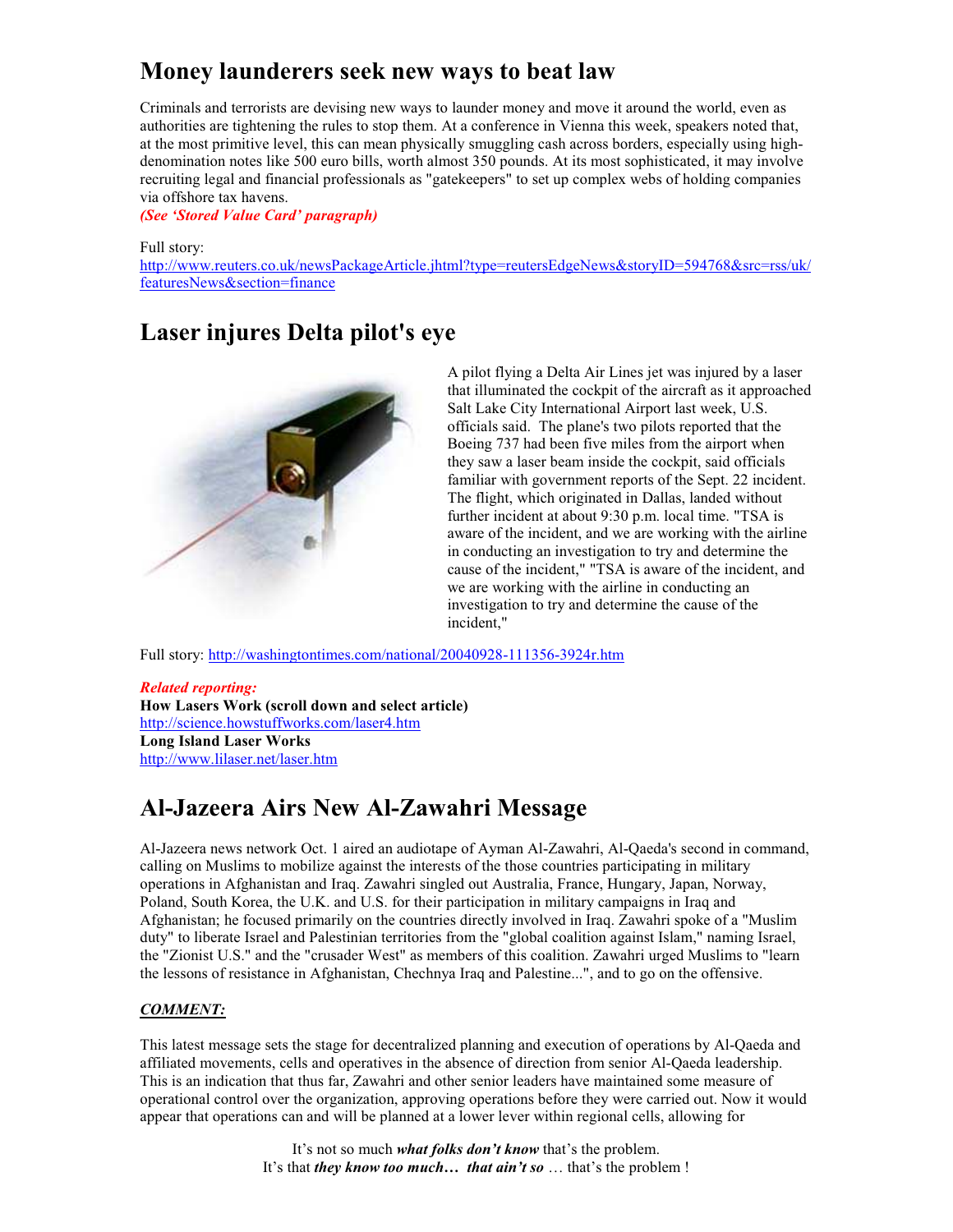independent operations without authorization from the most senior leadership. At the same time, the message may also be an admission that he and other senior leaders will eventually be captured or killed, and may indicate that those hunting Al-Qaeda's senior leadership are getting close. In response to the latest message from Al-Qaeda, Norway, South Korea and others stepped up security at home, putting security forces on high alert, deploying additional personnel to protect vital infrastructure and institutions as well as increasing security measures at their missions abroad. The financial services sector in northern New Jersey, New York City and Washington, D.C. have been at Code Orange (High) threat level since Aug. 1, while the remainder of the country remains at Code Yellow (Elevated). Authorities have repeatedly expressed concern about a possible Al-Qaeda attack in the U.S. before the upcoming presidential elections. But no further specific threats as to when or where such an attack might take place have been identified.

## **Saudi militants switch from suicide to hit-and-run**

After a series of spectacular suicide attacks, militants in Saudi Arabia are now launching isolated hit-andrun shootings of Westerners. Frenchman Laurent Barbot was the latest victim, shot in his car as he left a late night supermarket in the Red Sea city of Jeddah early on Sunday. Westerners and Saudi security forces have been the prime targets of the Al Qaeda campaign to drive non-Muslims out of the deeply conservative cradle of Islam and overthrow the country's pro-Western absolute monarchy.

Full story: http://www.reuters.com/newsArticle.jhtml?type=worldNews&storyID=6350186



# **Al-Sadr militia pumping up with drugs**

Militiamen fighting under the banner of radical Muslim cleric Muqtada al-Sadr are pumping themselves up with drugs before confronting coalition forces, according to U.S. military reports and State Department and Iraqi sources. Although quelled in Najaf in August, the Mahdi's Army militia is still active around southern Iraq and continues to largely control the Baghdad slum known as Sadr City — the target of repeated U.S. military air raids and tank patrols. "They give their suicide bombers barbiturates, and the amphetamines are for street fighters who are facing off with the U.S.," a State Department analyst said, speaking on the condition of anonymity.

Full story: http://www.washingtontimes.com/world/20041005-022526- 7903r.htm

### **Iranian missiles can reach Europe**



Former President Akbar Hashemi Rafsanjani announced Oct. 6 at a Space and National Security conference that Iran now has missiles with a range of 2,000 km (1,250 miles) - i.e., capable of reaching Europe. Rafsanjani claims Iran is capable of increasing the missile range further in the near future. Iranian officials have indicated that the Islamic republic will attempt to launch a satellite in 2005.

### *COMMENT:*

Up to now, it was believed that Iran's Shihab-3 missiles had a range of up to 1,300 km (808 miles), placing Israel and U.S. bases in the Gulf within range. Israeli officials have long claimed that Iran is developing a Shihab-4 missile that would put most European capitals in range. Should Iran test a missile

with such an extended range, the matter will be of special concern to southern and central European countries. It is likely that the announcement is related to the increased pressure placed on Iran's nuclear program by the International Atomic Energy Agency (IAEA). U.S. officials, determined to have the IAEA refer the matter to the U.N., are winning over the support of European countries that resist such a referral and prefer dialogue with the Islamic republic to economic sanctions.